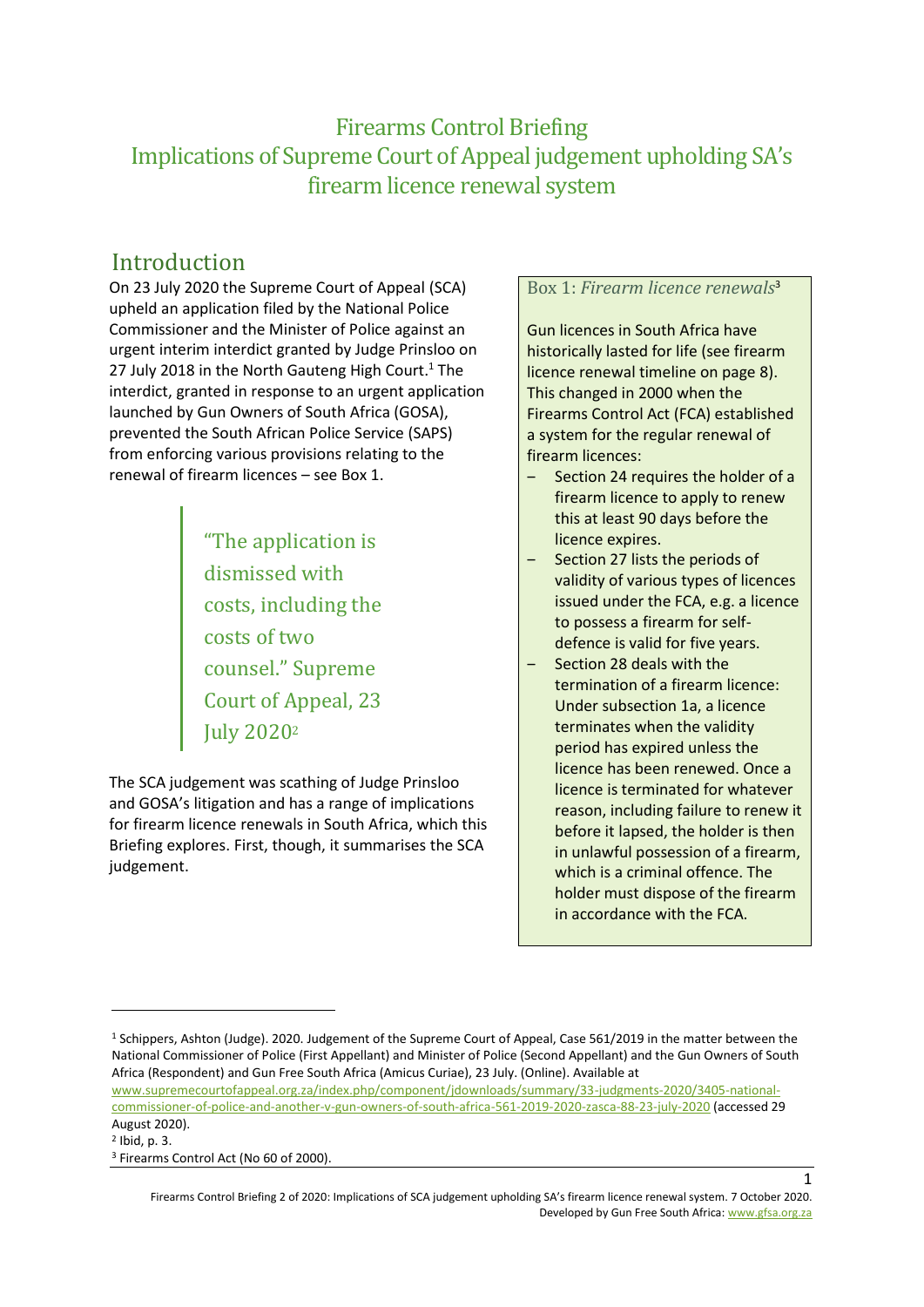# Supreme Court of Appeal judgement

"GOSA brought an application which was without merit, based on assertions and inadmissible evidence, and then insisted on being heard on an urgent basis. It flouted the most basic rules of litigation. The litigation was conducted in a 'manifestly inappropriate' manner." Supreme Court of Appeal, 23 July 2020<sup>4</sup>

The hard hitting SCA judgement overturned an urgent interim interdict issued by Judge Prinsloo in favour of GOSA, which stopped the SAPS from enforcing various provisions of the FCA. The interdict was a serious blow to gun control in South Africa because it disabled the system of firearm licence renewal and termination by prohibiting the SAPS from demanding or accepting the surrender of firearms by licence-holders whose licences had expired.

The SCA judgement upholds the validity of firearms licence renewal as a cornerstone of the FCA: It affirmed that the Act prohibits the possession of a firearm unless the holder has a valid licence, permit or authorisation to do so, thereby criminalising the unlawful possession of a firearm.

The SCA judgement further affirmed that "*the core premise of the gun control regime [in South Africa] is that gun ownership is not a fundamental right under the Bill of Rights, but a privilege regulated by the law under the Act*." 5

In its urgent application in the High court, GOSA sought multiple and far reaching orders against the SAPS, including that firearm licences be extended to the lifetimes of gun owners. It did so without attacking the constitutionality of the FCA, even though the relief sought would substantially alter the Act. Recognising that much of the relief sought was incompetent, Judge Prinsloo engineered various deletions and amendments to the relief sought by GOSA during the 2018 hearing.

The SCA judgement was particularly scathing of the conduct of Judge Prinsloo. It described his three month delay in signing his own judgement as conduct which "*is unfortunate and weakens public confidence in the judicial process*."<sup>6</sup>

The SCA described Judge Prinsloo's attempt to salvage the case of GOSA during the hearing as "unusual, troubling and regrettable".<sup>7</sup> It held that such judicial interventions "may render the court susceptible to an accusation of bias<sup>18</sup> and called on judges "to remember that their function is that of

[www.supremecourtofappeal.org.za/index.php/component/jdownloads/summary/33-judgments-2020/3405-national](http://www.supremecourtofappeal.org.za/index.php/component/jdownloads/summary/33-judgments-2020/3405-national-commissioner-of-police-and-another-v-gun-owners-of-south-africa-561-2019-2020-zasca-88-23-july-2020)[commissioner-of-police-and-another-v-gun-owners-of-south-africa-561-2019-2020-zasca-88-23-july-2020](http://www.supremecourtofappeal.org.za/index.php/component/jdownloads/summary/33-judgments-2020/3405-national-commissioner-of-police-and-another-v-gun-owners-of-south-africa-561-2019-2020-zasca-88-23-july-2020) (accessed 29 August 2020), p. 28.

Firearms Control Briefing 2 of 2020: Implications of SCA judgement upholding SA's firearm licence renewal system. 7 October 2020. Developed by Gun Free South Africa[: www.gfsa.org.za](http://www.gfsa.org.za/)

<sup>4</sup> Schippers, Ashton (Judge). 2020. Judgement of the Supreme Court of Appeal, Case 561/2019 in the matter between the National Commissioner of Police (First Appellant) and Minister of Police (Second Appellant) and the Gun Owners of South Africa (Respondent) and Gun Free South Africa (Amicus Curiae), 23 July. (Online). Available at

<sup>5</sup> Ibid, p. 18.

<sup>6</sup> Ibid, p. 10.

<sup>7</sup> Ibid, p. 17.

<sup>8</sup> Ibid, p. 15.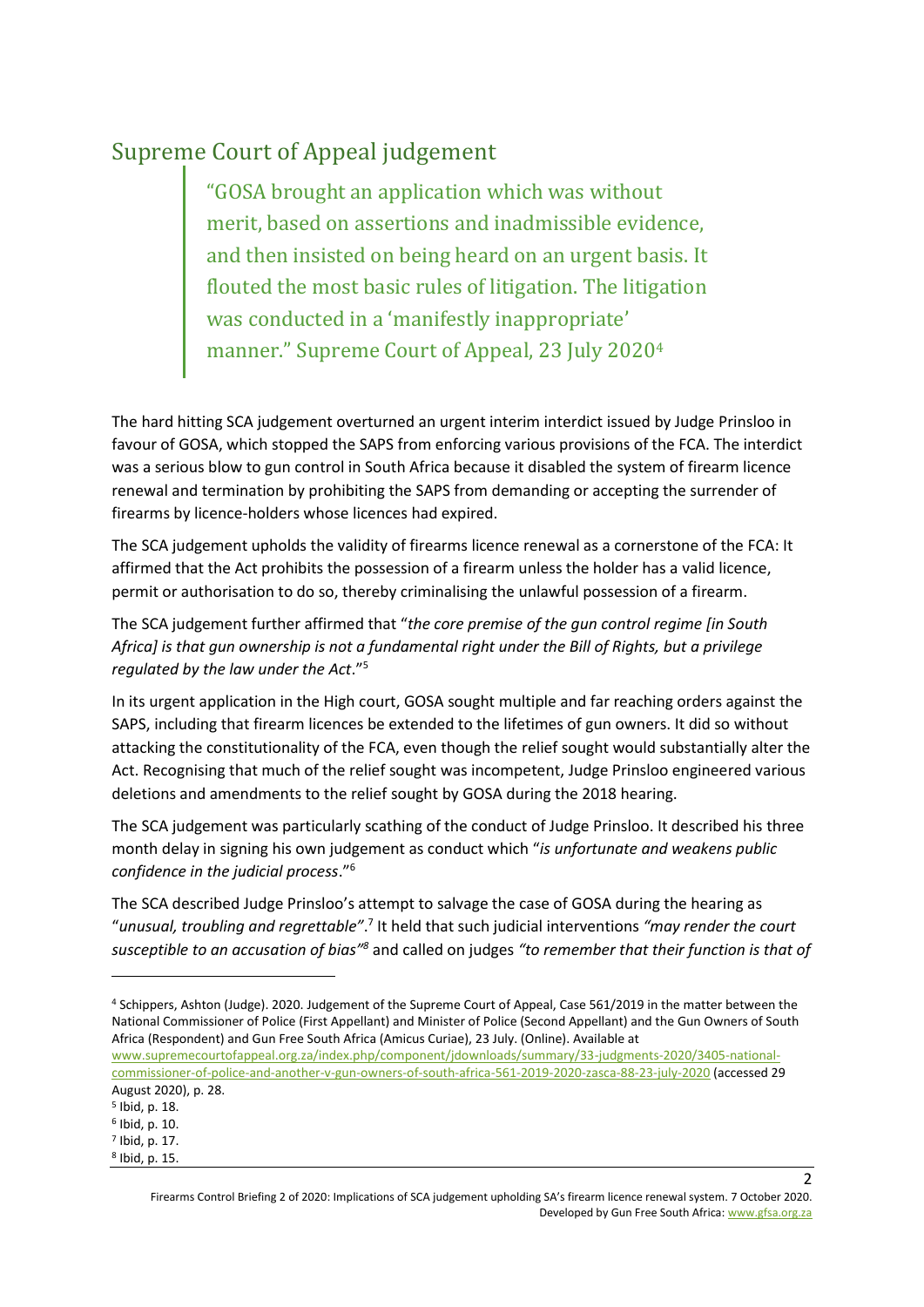*a neutral umpire holding the balance between litigants"* and they should not *"descend into the arena and give the impression of acting as advocate." 9*

Recognising that the issue of firearm ownership and control are emotionally charged, which make facts and data vital, the SCA was particularly harsh on Judge Prinsloo's acceptance of *"newspaper*  reports, argument, inadmissible hearsay<sup>"10</sup> and the opinions of GOSA's chairperson as "proof" that "*the matter was one of 'life and death"* and that there was "*a clear and pressing danger to the security of the state*." <sup>11</sup> The SCA noted that none of these offer "*a shred of evidence"<sup>12</sup>* to support GOSA's case. Instead, the Court argued, the evidence submitted showed that the vast majority of gun owners with firearms for self-defence (some 1.7 million people) had in fact renewed their firearm licences.

The judgement effectively ends the main relief pursued by GOSA, which sought a return to the apartheid era's permissive Arms and Ammunition Act system of firearm ownership. The SCA ruled that "*GOSA simply did not make out a case for an interim interdict…The main relief had no reasonable prospect of success: it was doomed to failure from the outset*."<sup>13</sup>

# Implications of SCA ruling

The interim interdict granted by Judge Prinsloo in the North Gauteng Hight Court is "constitutionally inappropriate, it violates the principle of separation of powers, it guarantees the unlawful possession of firearms, and therefore it must be set aside." Supreme Court of Appeal, 23 July 2020<sup>14</sup>

The SCA ruling made a number of important pronouncements which have various implications; these are summarised below.

### Pronouncements

The SCA judgement affirmed:

- 1. The 2018 Constitutional Court ruling that gun ownership "is not a fundamental right under the Bill of Rights, but a privilege regulated by law under the [Firearms Control] Act."<sup>15</sup>
- 2. That an expired firearm licence cannot be renewed: "When a firearm licence terminates as contemplated in s 24(1) of the Act, it comes to an end by the operation of law; it is no longer valid and thus cannot be extended."<sup>16</sup>

<sup>9</sup> Ibid, p. 18.

<sup>10</sup> Ibid, p. 22.

<sup>11</sup> Ibid, p. 22.

<sup>12</sup> Ibid, p. 22. <sup>13</sup> Ibid, p. 27.

<sup>14</sup> Ibid, p. 27.

<sup>15</sup> Ibid, p. 18.

<sup>16</sup> Ibid, p. 22.

Firearms Control Briefing 2 of 2020: Implications of SCA judgement upholding SA's firearm licence renewal system. 7 October 2020. Developed by Gun Free South Africa[: www.gfsa.org.za](http://www.gfsa.org.za/)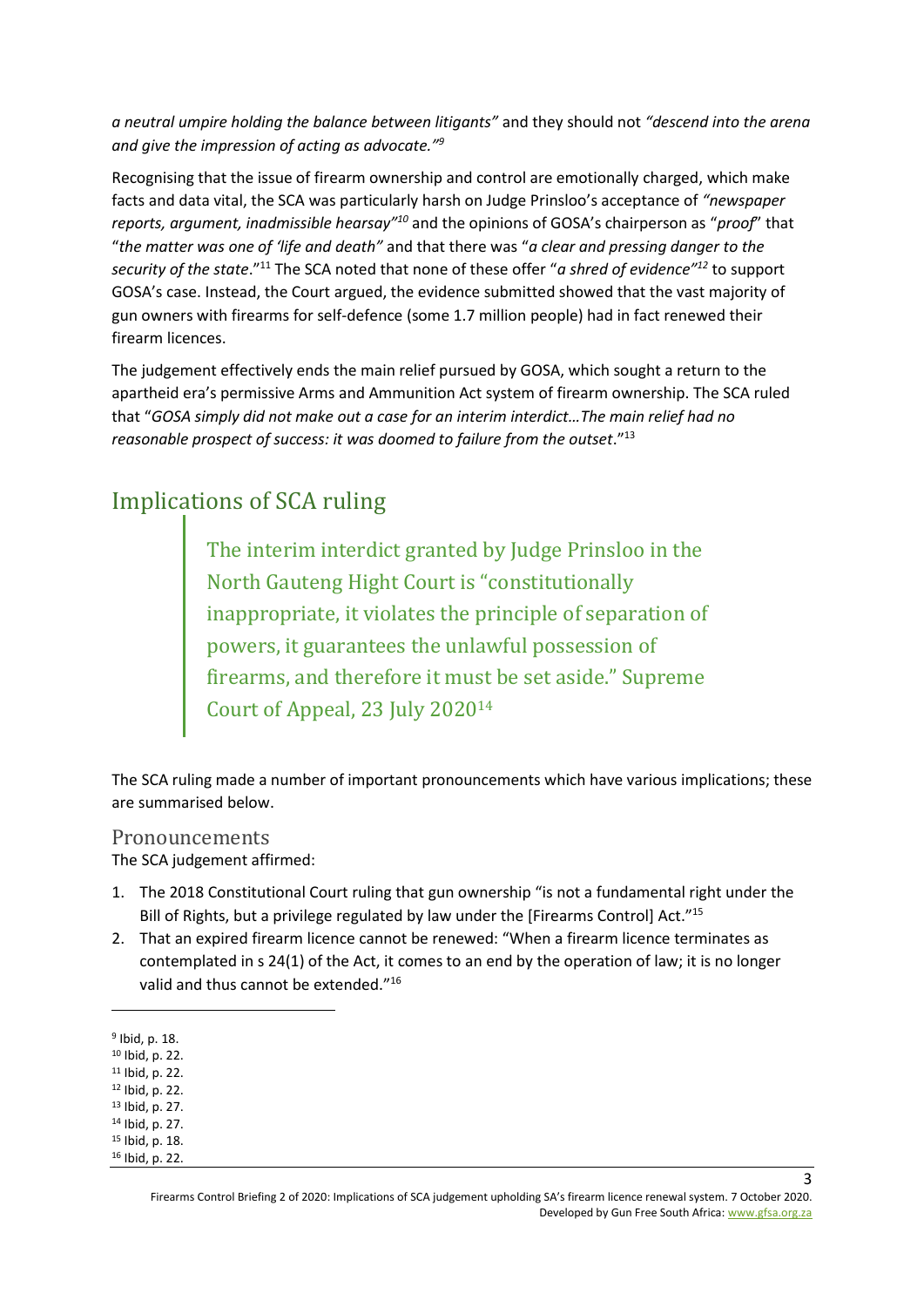3. That possession of a firearm without a valid licence is a contravention of Section 3(1)(a) of the FCA, which reads, "No person may possess a firearm unless he or she holds for that firearm a licence, permit or authorisation issued in terms of this Act."<sup>17</sup> The penalty for being in illegal possession of a firearm is a maximum period of 15 years imprisonment. 18

### <span id="page-3-0"></span>Implications of SCA ruling

Although some 1,7 million firearm owners did renew their firearm licences for self-defence in time, there are more than 450,000 firearms for which licences have terminated due to non-renewal;<sup>19</sup> a number amplified by GOSA's active encouragement of firearm owners to not renew their firearm licences in time (See Box 2).

As noted, a firearm licence that has terminated is no longer valid, which means the firearm is in illegal possession and the owner risks imprisonment.

Fortunately for firearm owners with expired licences, within days of the SCA judgement, and following parliamentary approval, the Minister of Police declared a 6-month national firearms amnesty from 1 August 2020 to 31 January 2021.<sup>20</sup>

Under the conditions of the amnesty a firearm owner illegally possessing a gun can apply for amnesty from prosecution for being in illegal possession. They have two options under the amnesty:

- ‒ To surrender the firearm(s) for destruction.
- To surrender the firearm(s) and apply for a new licence for said firearm.

The conditions of the amnesty do not allow a firearm owner to renew a firearm licence when that licence has expired as it de facto does not exist in law.

Box 2: GOSA's misinformation campaign encourages gun owners to break the law

False and misleading information spread by GOSA has contributed to gun owners breaking the law by not applying to renew their licences in time, despite the Constitutional Court's ruling upholding the constitutionality of sections 24 and 28 of the FCA.<sup>21</sup>

For instance, GOSA's 'Renewal Rescue Pack', which was publicly launched before the 2018 North Gauteng High Court interdict, claims that *"By following the steps in this pack, using all the materials provided, you will be able to successfully renew your expired firearm licence. If SAPS refuse to accept your renewal we provide you with the resources you will require to* 

<sup>&</sup>lt;sup>17</sup> Firearms Control Act (No 60 of 2000), Section 3: General prohibition in respect of firearms and muzzle loading firearms. <sup>18</sup> Firearms Control Act (No 60 of 2000), Schedule 4: Penalties.

<sup>&</sup>lt;sup>19</sup> On 15 June 2018, the SAPS reported that there were approximately 436,366 firearm licences that had terminated due to non-renewal. Source: National Police Commissioner K.J. (Khehla) Sitole. 2018. Instructions relating to processing firearms for which licences terminated in terms of Section 28(1)(a) of the Firearms Control Act, 2000 (Act No 60 of 2000). Letter addressed to All Provincial Commissioners, 15 June. When the SCA made its ruling in 2020, it estimated the figure to be 450,000. Source: Schippers, Ashton (Judge). 2020. Judgement of the Supreme Court of Appeal, Case 561/2019 in the matter between the National Commissioner of Police (First Appellant) and Minister of Police (Second Appellant) and the Gun Owners of South Africa (Respondent) and Gun Free South Africa (Amicus Curiae), 23 July. (Online). Available at [www.supremecourtofappeal.org.za/index.php/component/jdownloads/summary/33-judgments-2020/3405-national](http://www.supremecourtofappeal.org.za/index.php/component/jdownloads/summary/33-judgments-2020/3405-national-commissioner-of-police-and-another-v-gun-owners-of-south-africa-561-2019-2020-zasca-88-23-july-2020)[commissioner-of-police-and-another-v-gun-owners-of-south-africa-561-2019-2020-zasca-88-23-july-2020](http://www.supremecourtofappeal.org.za/index.php/component/jdownloads/summary/33-judgments-2020/3405-national-commissioner-of-police-and-another-v-gun-owners-of-south-africa-561-2019-2020-zasca-88-23-july-2020) (accessed 29 August 2020). It is likely this figure is higher, considering the two year time lag and GOSA's misinformation campaign summarised in Box 2.

<sup>&</sup>lt;sup>20</sup> Ministry of Police. 2020. Declaration of an amnesty in terms of Section 139 of the Firearms Control Act, 2000 (Act No. 60 of 2000). Government Gazette, Vol. 661, No. 43576, 31 July.

 $21$  Froneman, Johan (Judge). 2018. Judgement of the Constitutional Court of South Africa, Case CCT 177/17 in the matter between the Minister of Safety and Security (Applicant), South African Hunters and Game Conservation Association (Respondent), Fidelity Security Services (PTY) Limited (First Amicus), and Gun Free South Africa (NPO) (Second Amicus), 7 June. (Online). Available at www.saflii.org/za/cases/ZACC/2018/14.pdf (accessed 12 June 2018).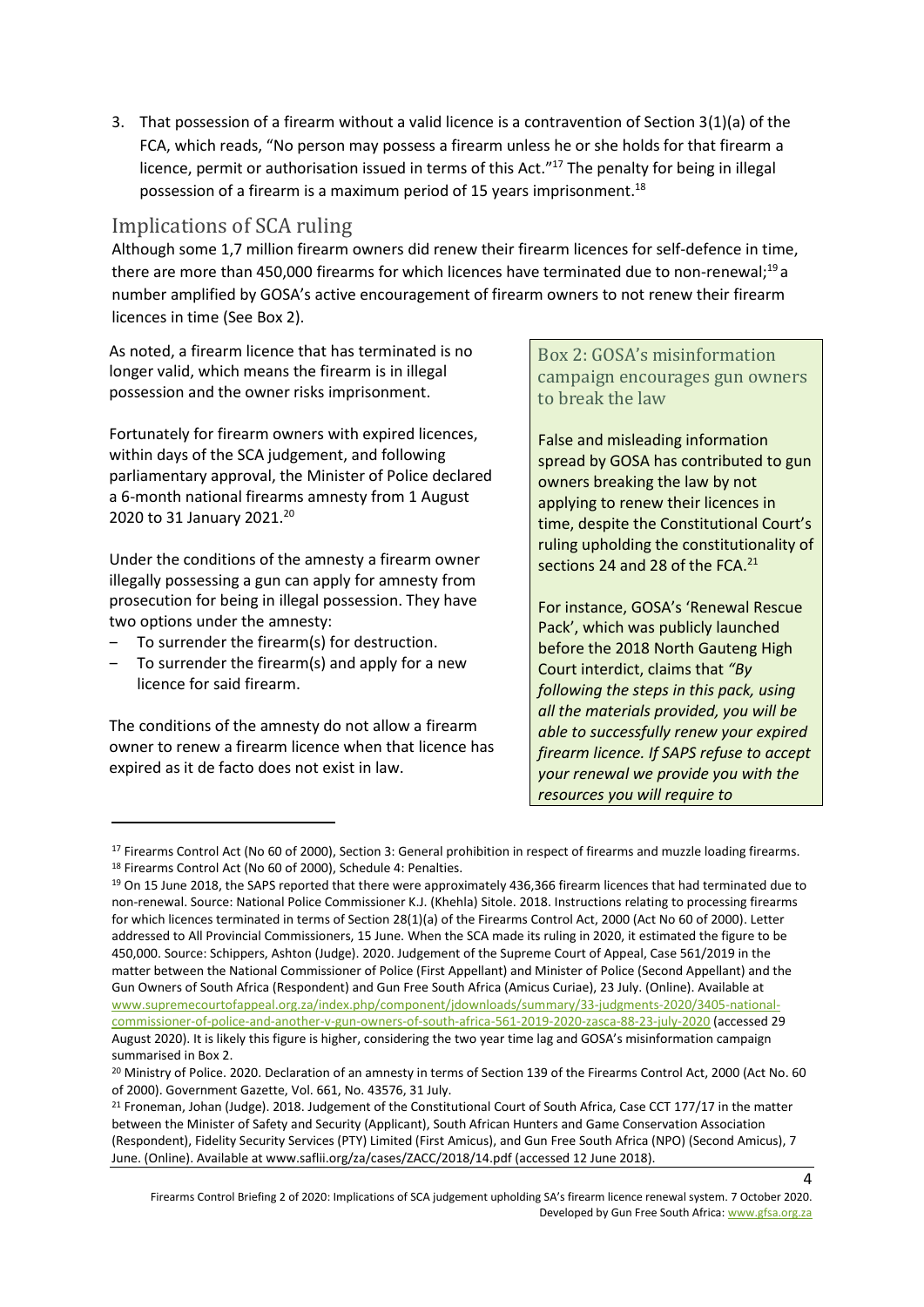Two months into the amnesty, the Minister has not reported how many firearms have been handed in or the measures put in place to safeguard them.

*successfully appeal that refusal, right up to a judicial review. If you are a GOSA Silver member (or better) we will do all of this for FREE!"* <sup>22</sup>

It is imperative that SAPS urgently take the lead in developing a coordinated campaign to deal with the 450,000+ firearms in illegal possession due to licence termination. This entails:

- ‒ Identifying firearm owners in illegal possession, which involves collating the name and contacts of each owner and the type and number of weapons currently in illegal possession.
- Encouraging these owners to surrender their weapons during the amnesty  $-$  either for destruction or to apply for a new licence.
- ‒ Monitoring applications for amnesty from these firearm owners.
- ‒ Prosecuting firearm owners for being in illegal possession if they have not taken advantage of the firearm amnesty when it ends on 31 January 2021.

A further implication arising from the SCA ruling is that attention has now focussed on an earlier interim order granted by Judge Prinsloo. In 2009, as the FCA's Transitional Provisions were ending, the SA Hunters and Game Conservation Association (SAHGCA) legally challenged them. The case was heard in the North Gauteng High Court, and on 26 June 2009 Judge Prinsloo granted an interim court order to the Association under which 'green' ID book licences issued under the Apartheid era Arms and Ammunition Act (1969) remain valid pending the final outcome of the Association's application to have certain sections of the FCA declared unconstitutional.<sup>23</sup>

While the 2009 interim order has still not been set down for a hearing (neither SAHGCA nor the Minister of Police has responded), as a direct consequence of the SCA judgement questions have been raised about the correctness of Judge Prinsloo's 2009 ruling in light of how damning the SCA is of his 2018 conduct, and action considered to have this ruling set aside.

### Conclusion

In its judgement the SCA warns that there "is a real risk that some or many [of the firearms for which licences have expired], which are now illegally in the possession of their owners may be stolen or lost and end up in the hands of criminals who may injure or kill others."<sup>24</sup>

While we do not know how many of these illegally held firearms have been lost or stolen, or have been used to kill, injure or threaten; the latest crime statistics show that a firearm is the weapon most used to commit crime in South Africa,<sup>25</sup> and that even under Covid-19 lockdown, when all

Firearms Control Briefing 2 of 2020: Implications of SCA judgement upholding SA's firearm licence renewal system. 7 October 2020. Developed by Gun Free South Africa[: www.gfsa.org.za](http://www.gfsa.org.za/)

<sup>22</sup> Gun Owners SA. 2018. The GOSA Renewal Rescue Pack (v1), 24 July.

<sup>&</sup>lt;sup>23</sup> Prinsloo, Bill (Judge). 2009. Interim Order of the North Gauteng High Court, Case 33656/09 in the matter between SA Hunters A.O. (Applicant), and Minister of Safety and Security (Respondent), 26 June.

<sup>&</sup>lt;sup>24</sup> Schippers, Ashton (Judge). 2020. Judgement of the Supreme Court of Appeal, Case 561/2019 in the matter between the National Commissioner of Police (First Appellant) and Minister of Police (Second Appellant) and the Gun Owners of South Africa (Respondent) and Gun Free South Africa (Amicus Curiae), 23 July. (Online). Available at

[www.supremecourtofappeal.org.za/index.php/component/jdownloads/summary/33-judgments-2020/3405-national](http://www.supremecourtofappeal.org.za/index.php/component/jdownloads/summary/33-judgments-2020/3405-national-commissioner-of-police-and-another-v-gun-owners-of-south-africa-561-2019-2020-zasca-88-23-july-2020)[commissioner-of-police-and-another-v-gun-owners-of-south-africa-561-2019-2020-zasca-88-23-july-2020](http://www.supremecourtofappeal.org.za/index.php/component/jdownloads/summary/33-judgments-2020/3405-national-commissioner-of-police-and-another-v-gun-owners-of-south-africa-561-2019-2020-zasca-88-23-july-2020) (accessed 29 August 2020), p. 12.

<sup>25</sup> See: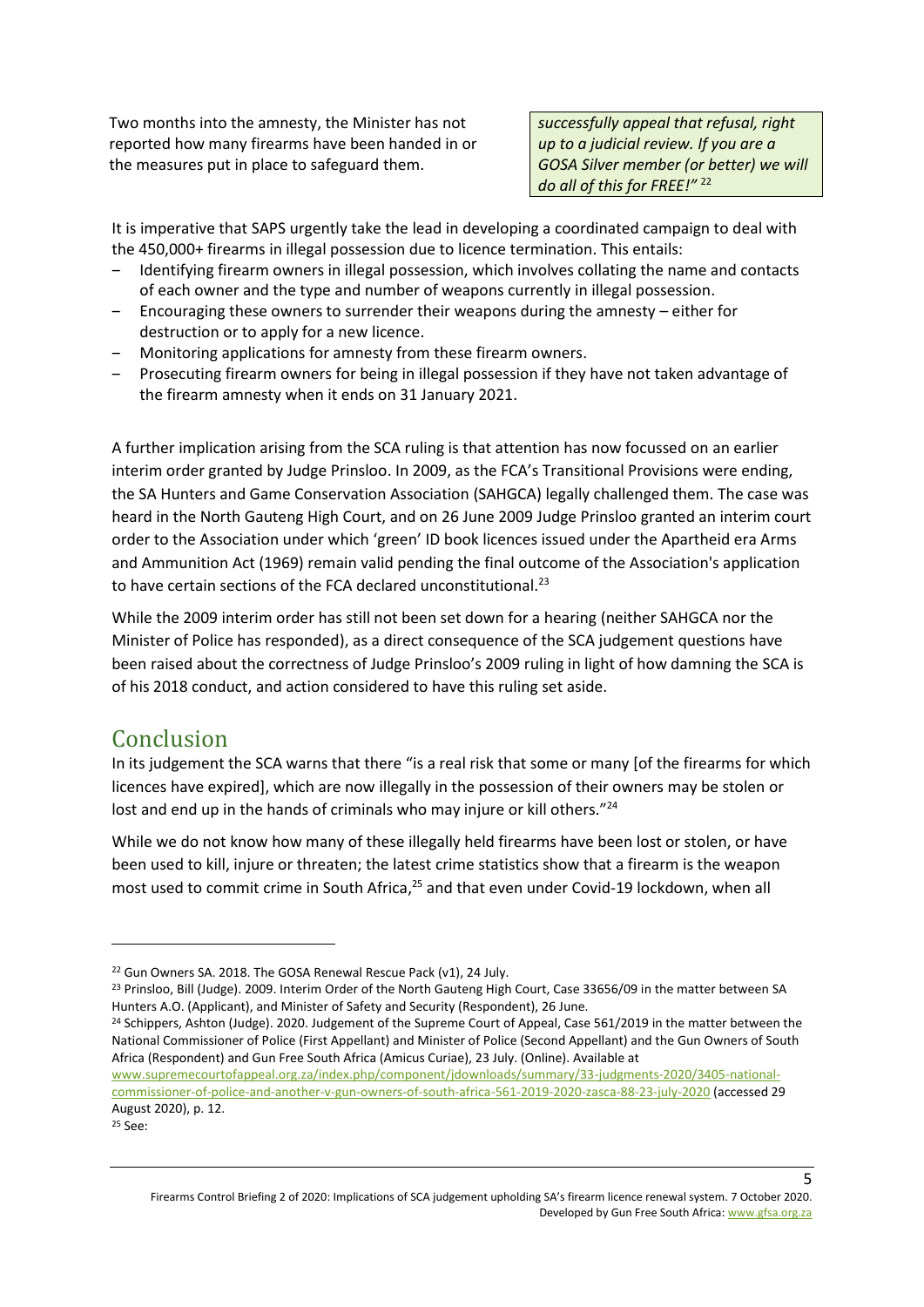other crimes dropped, the proportion of firearm-related murders in the Western Cape increased (from 52% in 2019 to 75% in 2020).<sup>26</sup>

As ruled by the Constitutional Court and upheld by the SCA, firearm ownership is not a right in South Africa, it is a privilege regulated by law; with both citizens and the state having responsibilities:

#### Gun owners:

While breaking the law was encouraged by GOSA and approved by Judge Prinsloo, who is described as, "The judge who kept unlicensed guns on our streets,"<sup>27</sup> non-compliance by gun owners is a massive disservice to law abiding gun owners across the country, and firearm associations and organisations would do well to actively encourage full compliance with the law by their membership.

#### The state:

As noted in the SCA judgement, SAPS has the power and the duty granted by the legislature to enforce the law. The evidence shows that when SAPS exercises its power and performs its duty in relation to gun control, firearm owners respond: When SAPS issued a directive in February 2016 to standardise the firearm licence renewal process, which had been unevenly enforced around the

country (it is this directive that kickstarted the process resulting in the Constitutional Court and SCA rulings),<sup>28</sup> the impact was immediate. As soon as the law was implemented, compliance levels rose, with figures for gun licence renewal applications increasing significantly in 2015/16 and 2016/17 (when an average of 126,613 gun licence renewal applications were submitted annually) compared to the previous four years (when an average of 40,000 applications were submitted).<sup>29</sup> As described under the *Implications of the SCA* 

### Box 3: Dealing with corruption in SA's firearms control management system

Following the assassination of Anti-Gang Unit section head Lt-Col Charl Kinnear on 18 September and reports linking his murder to a nationwide 'guns to gangs' syndicate involving corrupt police members in the Central Firearms Registry (CFR), <sup>30</sup> Gun Free SA has called

[www.saga.org.za/.cm4all/iproc.php/SAPS%20Instruction%203Feb2016.pdf?cdp=a](http://www.saga.org.za/.cm4all/iproc.php/SAPS%20Instruction%203Feb2016.pdf?cdp=a) (accessed 3 November 2016). <sup>29</sup> South African Police Service Annual Reports. (Online). Available at

<sup>‒</sup> South African Police Services. 2020. Crime situation in Republic of South Africa: Twelve (12) months (April to March 2019-20). Presentation to the Portfolio Committee of Police, 31 July. (Online). Available at [www.saps.gov.za/services/april\\_to\\_march\\_2019\\_20\\_presentation.pdf](https://www.saps.gov.za/services/april_to_march_2019_20_presentation.pdf) (accessed 3 August 2020).

<sup>‒</sup> South African Police Services. 2020. Police recorded crime statistics: Crime situation in Republic of South Africa: Three months (April to June 2020). Presentation, 14 August. (Online). Available at [www.saps.gov.za/services/April\\_June%202020\\_2021.pdf](https://www.saps.gov.za/services/April_June%202020_2021.pdf) (accessed 3 August 2020).

<sup>&</sup>lt;sup>26</sup> Western Cape Government Department of Community Safety. 2020. Violent crime in 11 priority areas of the Western Cape during the Covid-19 lockdown, 18 August. (Online). Available at

[www.westerncape.gov.za/files/20200629\\_violent\\_crime\\_during\\_lockdown\\_-\\_report\\_final\\_with\\_recommendations\\_1.pdf](https://www.westerncape.gov.za/files/20200629_violent_crime_during_lockdown_-_report_final_with_recommendations_1.pdf) (accessed 6 October 2020).

<sup>&</sup>lt;sup>27</sup> Webster, Dennis. 2020. The judge who kept unlicensed guns on our streets. New Frame, 7 September. (Online). Available a[t www.newframe.com/the-judge-who-kept-unlicensed-guns-on-our-streets/](https://www.newframe.com/the-judge-who-kept-unlicensed-guns-on-our-streets/) (accessed 8 September 2020).

<sup>&</sup>lt;sup>28</sup> Acting National Police Commissioner J.K. (Khomotso) Phahlane. 2016. Renewal of firearm licences in terms of section 24 of the Firearms Control Act, 2000 (Act 60 of 2000). Letter addressed to the National Head, Directorate for Priority Crime Investigation; Divisional Commissioners; Provincial Commissioners; Head, Corporate Communication; All Heads and Section Heads, Head Office; All Commanders, SAPS Academy and Training Centres; All Deputy National Comisene's; and Chief of Staff, Ministry of Police, 3 February. (Online). Available at

[www.saps.gov.za/about/stratframework/annualreports\\_arch.php](http://www.saps.gov.za/about/stratframework/annualreports_arch.php) (accessed 7 February 2019).

<sup>30</sup> Nombembe, Philani. 2020. Top cop Charl Kinnear was close to cracking 'guns-to-gangs' syndicate before murder. Sunday Times, 27 September. (Online). Available at [www.timeslive.co.za/sunday-times/news/2020-09-27-top-cop-charl-kinnear](http://www.timeslive.co.za/sunday-times/news/2020-09-27-top-cop-charl-kinnear-was-close-to-cracking-guns-to-gangs-syndicate-before-murder/)[was-close-to-cracking-guns-to-gangs-syndicate-before-murder/](http://www.timeslive.co.za/sunday-times/news/2020-09-27-top-cop-charl-kinnear-was-close-to-cracking-guns-to-gangs-syndicate-before-murder/) (accessed 6 October 2020).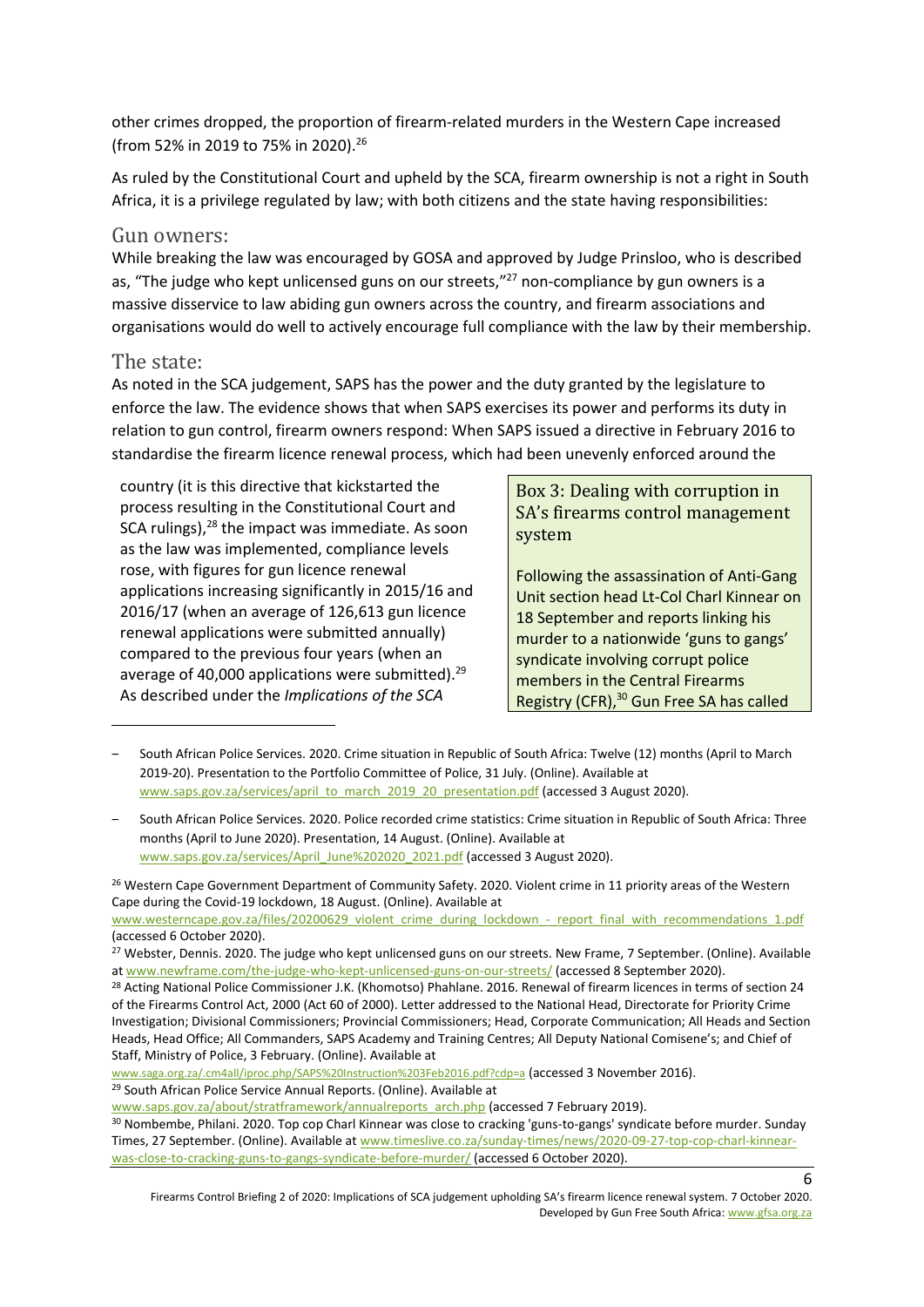*ruling* (page [4](#page-3-0) [above\)](#page-3-0), SAPS needs to develop an action plan to respond to the ruling, spelling out how gun owners with expired licences will be dealt with during and beyond the 2020-21 national firearms amnesty.

In light of developments resulting from the SCA ruling, SAPS also needs to develop an action plan for the discharge of the 2009 interim interdict: If set aside this will mean that every gun owner with a 'green' licence issued under the 1969 Arms and Ammunition Act who has not relicensed under the FCA will be in illegal possession. SAPS, in consultation with the firearm owning fraternity, must develop a plan for how to bring these gun owners under the FCA.

on the Presidency to urgently put in place the mechanism to: 31

- ‒ Conduct an independent forensic audit of all firearm licences, permits and authorisations issued by the CFR over the last five years (from January 2015) to investigate who was issued with which licence for what purpose.
- ‒ Systematically review the entire firearms control system to identify both operational and policy gaps to stop rampant and deadly corruption spanning over a decade; the office of the Auditor-General would be best placed to undertake this audit and review.

<sup>&</sup>lt;sup>31</sup> Gun Free South Africa. 2020. Media statement: Stop tinkering: Arrest crooked cops involved in gun-licensing fraud and conduct forensic audit on Central Firearms Registry, 29 September. (Online). Available at [www.gfsa.org.za/component/jdownloads/send/3-media-releases/196-statement-stop-tinkering-arrest-crooked-cops](https://www.gfsa.org.za/component/jdownloads/send/3-media-releases/196-statement-stop-tinkering-arrest-crooked-cops-involved-in-gun-licensing-fraud-and-conduct-forensic-audit-on-cfr)[involved-in-gun-licensing-fraud-and-conduct-forensic-audit-on-cfr](https://www.gfsa.org.za/component/jdownloads/send/3-media-releases/196-statement-stop-tinkering-arrest-crooked-cops-involved-in-gun-licensing-fraud-and-conduct-forensic-audit-on-cfr) (accessed 6 October 2020).

Firearms Control Briefing 2 of 2020: Implications of SCA judgement upholding SA's firearm licence renewal system. 7 October 2020. Developed by Gun Free South Africa[: www.gfsa.org.za](http://www.gfsa.org.za/)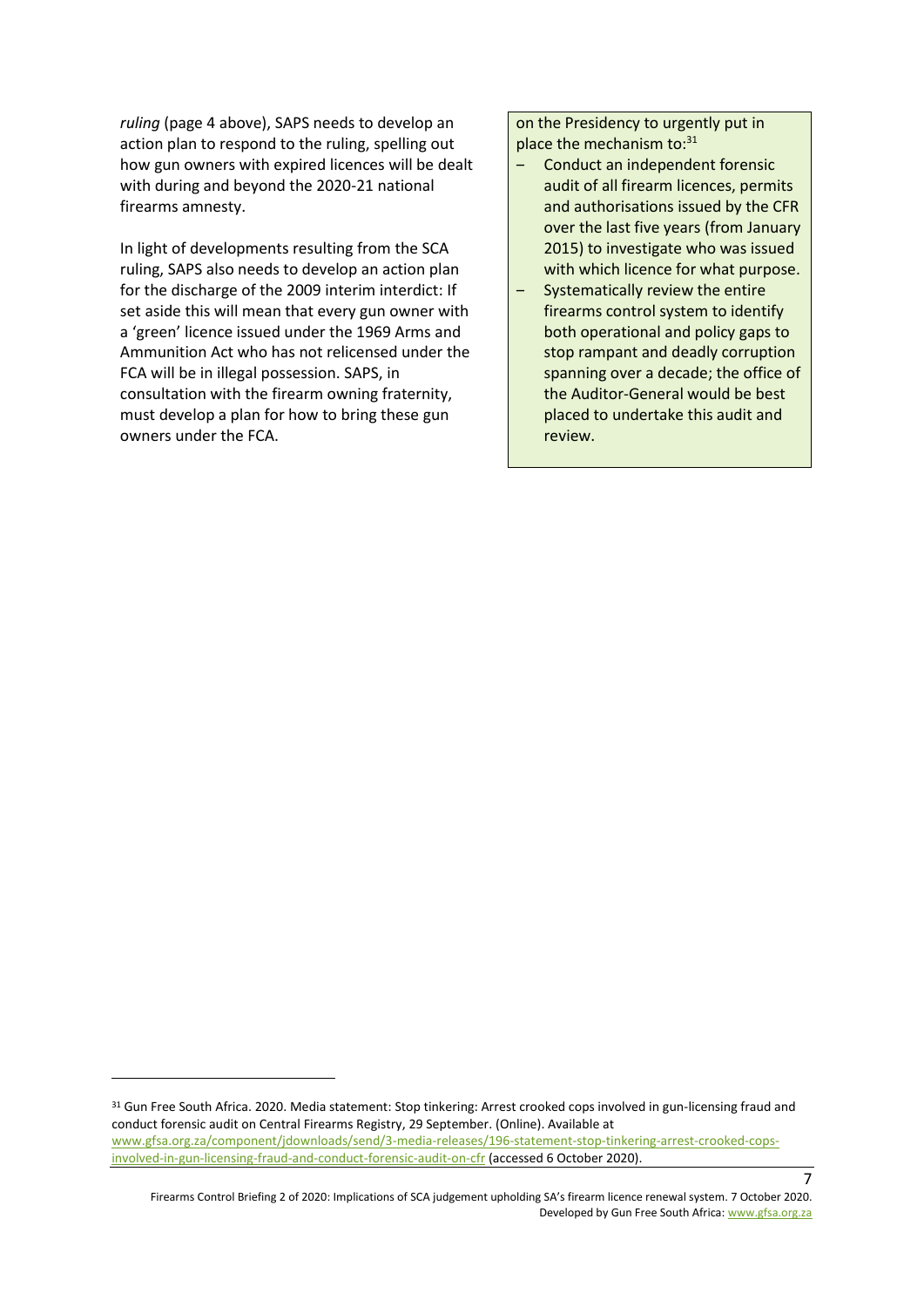# <span id="page-7-0"></span>Timeline of firearm licence renewals in South Africa and contestation by gun owners

| 2001 | 4 April: President assents to the Firearms Control Act (No. 60 of 2000); sections 24 and<br>28 introduce a system of firearm licence renewals; prior to this firearm licences lasted<br>for life                                                                                                                                                                                                                                                                                                                                                                 |
|------|------------------------------------------------------------------------------------------------------------------------------------------------------------------------------------------------------------------------------------------------------------------------------------------------------------------------------------------------------------------------------------------------------------------------------------------------------------------------------------------------------------------------------------------------------------------|
| 2004 | 1 July: Firearms Control Regulations (2004) promulgated and the Firearms Control Act<br>(FCA) fully implemented                                                                                                                                                                                                                                                                                                                                                                                                                                                  |
| 2005 | 1 January: The Transitional Provisions of the FCA (which aim to bring firearm owners<br>with licences under the 1969 Arms and Ammunition Act under the FCA) begin, to be<br>completed over 4 years, but extended by a further 6 months to end on 30 June 2009                                                                                                                                                                                                                                                                                                    |
| 2009 | 26 June: Judge Prinsloo of the North Gauteng High Court grants an interim interdict to<br>the SA Hunters and Game Conservation Association (SAHGCA), whereby firearm<br>licences issued under the 1969 Arms and Ammunition Act remain valid pending the<br>final outcome of the SAHGCA's application to have certain sections of the FCA declared<br>unconstitutional; $32$ 11 years later the interdict remains in place as neither the<br>Association nor the Minister of Police have responded<br>30 June: The Transitional Provisions period of the FCA ends |
| 2016 | 3 February: SAPS issues a National Instruction to standardise firearm licence renewals<br>as the process is unevenly enforced and complied with around the country, with some<br>police stations accepting expired licences and others not <sup>33</sup><br>16 March: The SA Hunters and Game Conservation brings an application to have<br>sections 24 and 28 of the FCA declared constitutionally invalid in the High Court <sup>34</sup>                                                                                                                      |
| 2017 | 4 July: Judge Tolmay of the North Gauteng High Court finds sections 24 and 28 of the<br>FCA to be constitutionally invalid on three grounds: (1) irrationality and vagueness; (2)<br>breaching the right of equality; and (3) violating the protection of property rights in<br>section 25 of the Constitution; <sup>35</sup> the case is referred to the Constitutional Court                                                                                                                                                                                   |
| 2018 | 7 June: The Constitutional Court rules that gun ownership is a privilege, not a right;<br>that firearm licence renewals are constitutional; and that when a licence expires it<br>terminates and so cannot be renewed <sup>36</sup>                                                                                                                                                                                                                                                                                                                              |

[www.saga.org.za/.cm4all/iproc.php/SAPS%20Instruction%203Feb2016.pdf?cdp=a](http://www.saga.org.za/.cm4all/iproc.php/SAPS%20Instruction%203Feb2016.pdf?cdp=a) (accessed 3 November 2016).

<sup>32</sup> Prinsloo, Bill (Judge). 2009. Interim Order of the North Gauteng High Court, Case 33656/09 in the matter between SA Hunters A.O. (Applicant), and Minister of Safety and Security (Respondent), 26 June.

<sup>33</sup> Acting National Police Commissioner J.K. (Khomotso) Phahlane. 2016. Renewal of firearm licences in terms of section 24 of the Firearms Control Act, 2000 (Act 60 of 2000). Letter addressed to the National Head, Directorate for Priority Crime Investigation; Divisional Commissioners; Provincial Commissioners; Head, Corporate Communication; All Heads and Section Heads, Head Office; All Commanders, SAPS Academy and Training Centres; All Deputy National Comisene's; and Chief of Staff, Ministry of Police, 3 February. (Online). Available at

<sup>34</sup> The South African Hunters and Game Conservation Association. 2016. Notice of Motion to the Gauteng High Court, Case 21177/16 in the matter between the South African Hunters and Game Conservation Association (Applicant) and Minister of Safety and Security (Respondent), 16 March.

<sup>&</sup>lt;sup>35</sup> Tolmay, Ronel (Judge). 2017. Judgement of the North Gauteng High Court, Case 21177/2016 in the matter between the South African Hunters and Game Conservation Association (Applicant), and the Minister of Safety and Security of the Republic of South Africa (Respondent), 4 July.

<sup>&</sup>lt;sup>36</sup> Froneman, Johan (Judge). 2018. Judgement of the Constitutional Court of South Africa, Case CCT 177/17 in the matter between the Minister of Safety and Security (Applicant), South African Hunters and Game Conservation Association (Respondent), Fidelity Security Services (PTY) Limited (First Amicus), and Gun Free South Africa (NPO) (Second Amicus), 7 June. (Online). Available at www.saflii.org/za/cases/ZACC/2018/14.pdf (accessed 12 June 2018).

Firearms Control Briefing 2 of 2020: Implications of SCA judgement upholding SA's firearm licence renewal system. 7 October 2020. Developed by Gun Free South Africa[: www.gfsa.org.za](http://www.gfsa.org.za/)